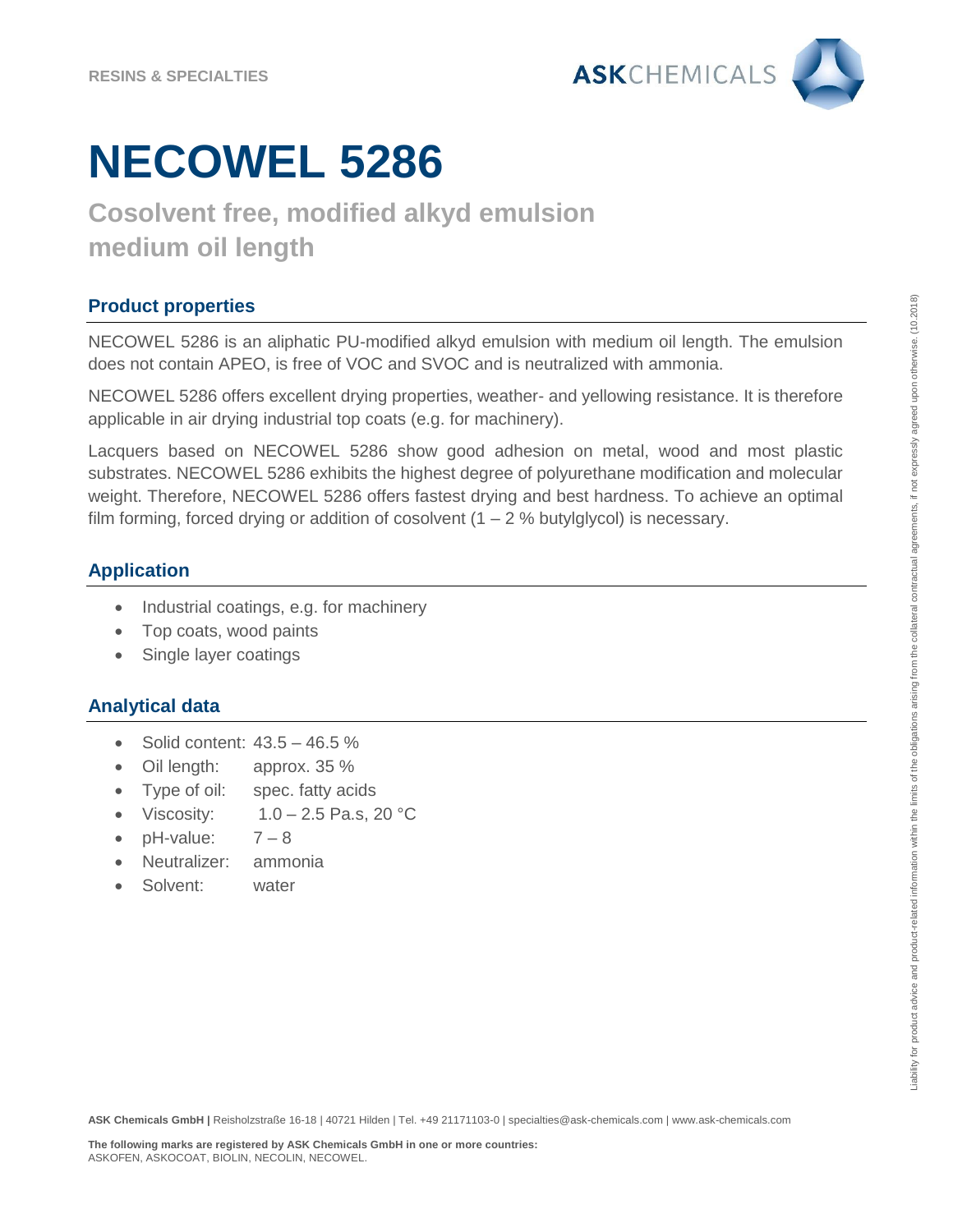

# **NECOWEL 5286**

### **Packaging and storage**

- Packaging: 180 kg drum │ 900 kg IBC │ tank car
- Transportation and storage: Protect from freezing
- Minimum shelf life: 6 months in closed original packaging
- Detailed health and safety information please find in the corresponding safety data sheet.

#### **Overview: aliphatic PU-modified alkyd emulsions**

General properties of top coats based on NECOWEL aliphatic PU-modified alkyd emulsions on cold rolled steel at a film thickness of  $40 - 50$  µm.

| <b>NECOWEL</b>                       | 2275      | 2329      | 5088      | 5286           |
|--------------------------------------|-----------|-----------|-----------|----------------|
| Pigment wetting:                     | excellent |           |           | Good           |
| Minimum film-forming<br>Temperature: | low       |           |           | higher         |
| Drying time<br>(drying recorder):    | 18h       | 10h       | 4h        | 1 <sub>h</sub> |
| Pendulum hardness (König):           | $>40$ sec | $>50$ sec | $>70$ sec | $>100$ sec     |
| Gloss GU (Gardner 20°):              | > 85      | > 85      | > 85      | > 85           |
| Cross cut tests:                     | Gt 0      | Gt 0      | Gt 0      | Gt 0           |
| Cupping test (Erichsen):             | $>6$ mm   | $>6$ mm   | $>6$ mm   | $>6$ mm        |

**ASK Chemicals GmbH |** Reisholzstraße 16-18 | 40721 Hilden | Tel. +49 21171103-0 | specialties@ask-chemicals.com | www.ask-chemicals.com